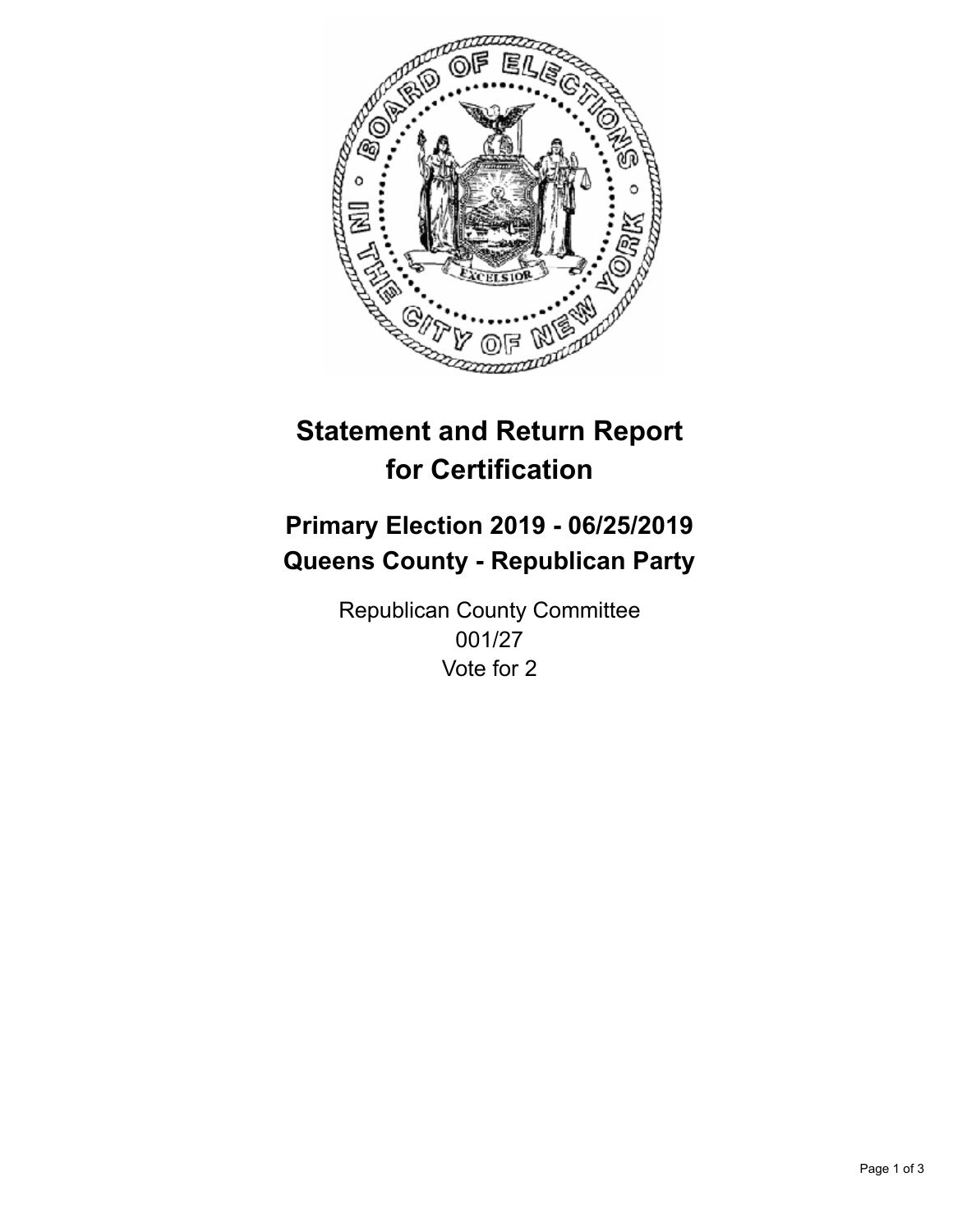

## **Assembly District 27**

| <b>PUBLIC COUNTER</b>                                    | 28 |
|----------------------------------------------------------|----|
| <b>MANUALLY COUNTED EMERGENCY</b>                        | 0  |
| ABSENTEE / MILITARY                                      | 0  |
| <b>AFFIDAVIT</b>                                         | 0  |
| <b>Total Ballots</b>                                     | 28 |
| Less - Inapplicable Federal/Special Presidential Ballots | 0  |
| <b>Total Applicable Ballots</b>                          | 28 |
| JOANN V. COLORUNDO                                       | 3  |
| SALVATORE J. COLORUNDO                                   | 4  |
| YISROEL T. ORENBUCH                                      | 24 |
| <b>MARK NIERMAN</b>                                      | 23 |
| RICHARD KALKER (WRITE-IN)                                |    |
| <b>Total Votes</b>                                       | 55 |
| Unrecorded                                               | 1  |